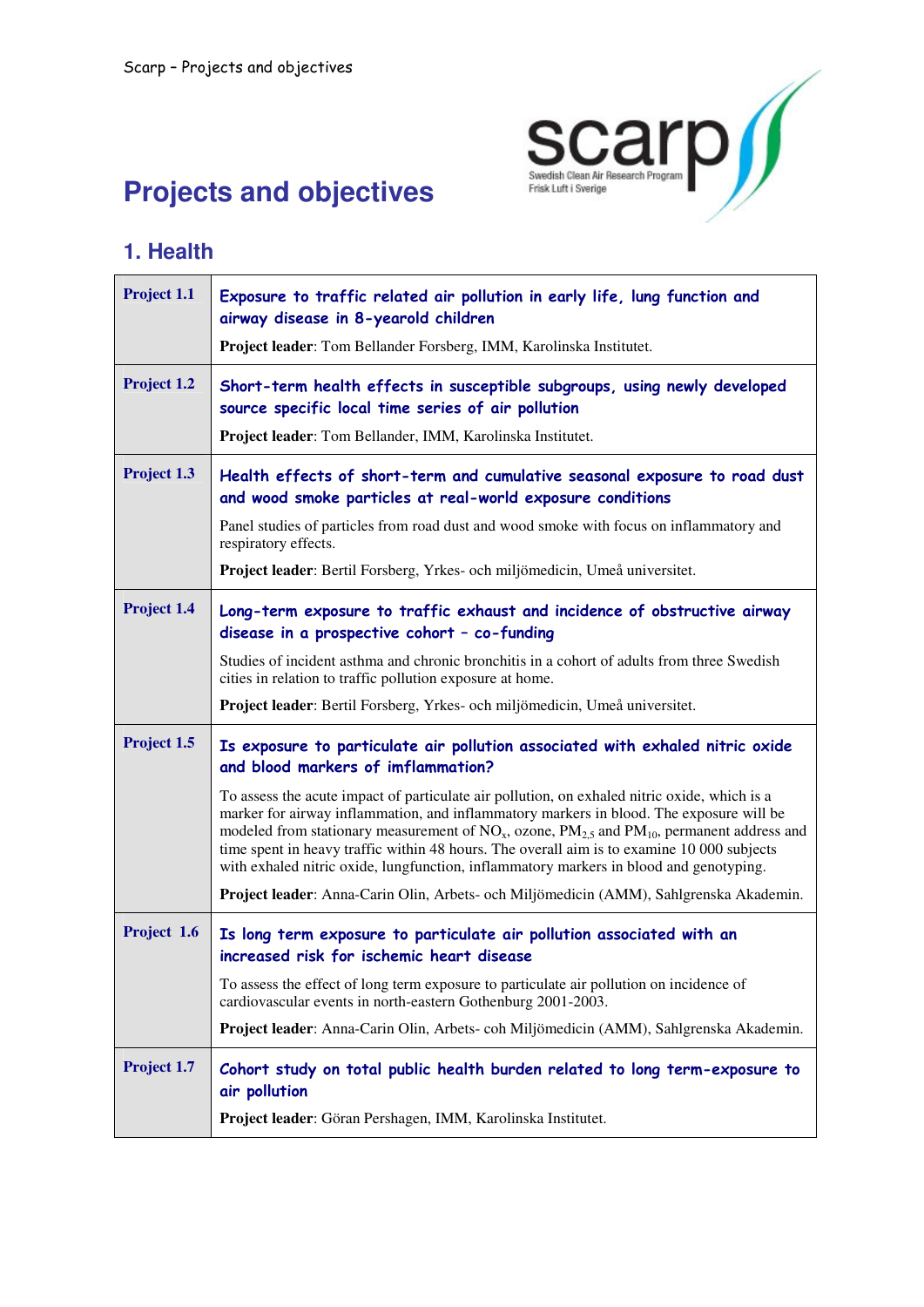| Project 1.8  | Long term exposure to traffic related air pollution and genetic susceptibility<br>in relation to myocardial infarction<br>Project leader: Göran Pershagen, IMM, Karolinska Institutet.                                                                                                                                           |
|--------------|----------------------------------------------------------------------------------------------------------------------------------------------------------------------------------------------------------------------------------------------------------------------------------------------------------------------------------|
| Project 1.9  | DISOZPOLL; Diesel and ozone effects on the cardiovascular system                                                                                                                                                                                                                                                                 |
|              | To increase the understanding of how ozone and diesel exhaust interacts with the lungs,<br>leading to events in the cardiovascular system that are linked to the increased health effects<br>related to these pollutants.                                                                                                        |
|              | Project leader: Thomas Sandström, Lung och allergikliniken, Norrlands universitetssjukhus.                                                                                                                                                                                                                                       |
| Project 1.10 | PMMECH - Mechanisms behind particulate matter air pollution induced<br>toxicological effects                                                                                                                                                                                                                                     |
|              | To increase the understanding of how source, size and chemical characteristics of particulate<br>matter pollution contributes to adverse cellular and biomedical events, linked to adverse health<br>effects.                                                                                                                    |
|              | Project leader: Thomas Sandström, Lung och allergikliniken, Norrlands universitetssjukhus.                                                                                                                                                                                                                                       |
| Project 1.11 | Woodpart-2. A human experimental study using wood smoke for studies of<br>acute effects of particulate air pollution on inflammation, coagulation and<br>oxidative stress                                                                                                                                                        |
|              | The specific aims are to find out whether effects of wood smoke on airway inflammation and<br>blood coagulation found in a recently performed study (Barregard et al 2006) can be repeated<br>at lower levels of particles and if the effects differ in relation to the fraction of ultrafines (UFP<br>$<$ 100 nm) in the smoke. |
|              | Project leader: Gerd Sällsten, Occupational and Environmental Medicine, Sahlgrenska<br>Academy.                                                                                                                                                                                                                                  |
| Project 1.12 | Health effects of long range transported particles: a population study using<br>air mass trajectories                                                                                                                                                                                                                            |
|              | The aim of the project is to test whether air masses of certain origins are associated with<br>markers of pulmonary and/or systemic inflammation.                                                                                                                                                                                |
|              | Project leader: Gerd Sällsten, Occupational and Environmental Medicine, Sahlgrenska<br>Academy.                                                                                                                                                                                                                                  |

### **2. Particulate matter**

| Project 2.1        | <b>Chemical Modelling of Aerosol Formation</b>                                                                                                                                                                                                    |
|--------------------|---------------------------------------------------------------------------------------------------------------------------------------------------------------------------------------------------------------------------------------------------|
|                    | Develop and validate a robust module for describing the chemical PM fraction and its relation<br>to sources.                                                                                                                                      |
|                    | Project leader: David Simpson, Norwegian Meteorologial Institute (MET.NO).                                                                                                                                                                        |
| <b>Project 2.2</b> | Developing dynamic particle description including formation, growth and<br>deposition                                                                                                                                                             |
|                    | To develop and evaluate a computationally fast aerosol dynamics module, capable of<br>simulating the aerosol size distribution and composition in the framework of 3-D Eulerian<br>CTM (Chemical Transport Modelling) on local to regional scale. |
|                    | <b>Project leader:</b> Valentin Foltescu, SMHI.                                                                                                                                                                                                   |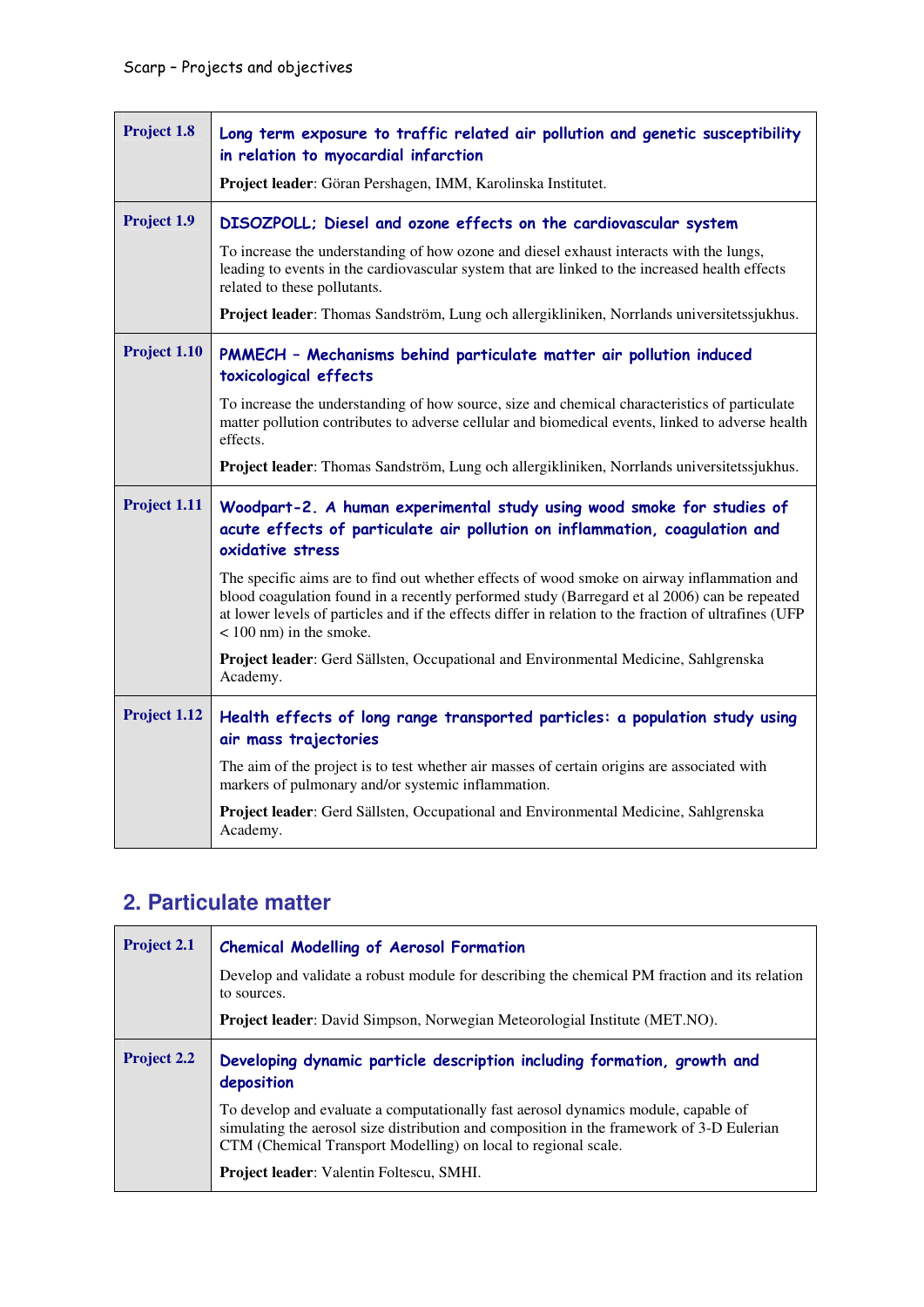| <b>Project 2.3</b> | Construct emission databases for dynamic particle models and validate urban<br>models concerning particle size distribution and chemistry                                                                                                                    |
|--------------------|--------------------------------------------------------------------------------------------------------------------------------------------------------------------------------------------------------------------------------------------------------------|
|                    | Development of source specific particle-size resolved emission factors for both number and<br>mass suitable for both urban and regional particle dynamic models that describe how the<br>particle-size distribution develop and disperse over an urban area. |
|                    | Project leader: Christer Johansson, ITM, Stockholm University.                                                                                                                                                                                               |
| Project 2.4        | Aerosol OA sampling and <sup>14</sup> C analysis                                                                                                                                                                                                             |
|                    | Aerosol sampling and ${}^{14}C$ analysis for producing data to be used to develop and validate the<br>OA module to be implemented in the 3D chemical aerosol model.                                                                                          |
|                    | Project leader: Kristina Stenström, Lund University, Department of Physics, Division of<br>Nuclear Physics.                                                                                                                                                  |

# **3. Ecosystem effects**

| <b>Project 3</b>   | <b>Ecosystem effects</b>                                                                                                                                                                                                                                                                                                                                                                                                                                                                                                                                                                                                                                                               |
|--------------------|----------------------------------------------------------------------------------------------------------------------------------------------------------------------------------------------------------------------------------------------------------------------------------------------------------------------------------------------------------------------------------------------------------------------------------------------------------------------------------------------------------------------------------------------------------------------------------------------------------------------------------------------------------------------------------------|
|                    | The objective is to improve our understanding of short and long term effects of nitrogen<br>deposition with respect to recovery from acidification, biodiversity and eutrophication and to<br>provide scientific support for measures to reduce negative impacts on the environment.                                                                                                                                                                                                                                                                                                                                                                                                   |
|                    | Project leader: Cecilia Akselsson, IVL, Swedish Environmental Research Institute.                                                                                                                                                                                                                                                                                                                                                                                                                                                                                                                                                                                                      |
| Project 3.1        | Nitrogen cycling in forest ecosystems                                                                                                                                                                                                                                                                                                                                                                                                                                                                                                                                                                                                                                                  |
|                    | To further clarify the fate and impacts of nitrogen in forest ecosystems. This includes the role<br>of nitrogen in acidification and recovery from acidification of forest soils and surface waters,<br>and to correlate soil nitrogen processes to vegetation responses. Also to study ecosystem<br>biodiversity, focusing on the interactions between plants and their natural enemies that<br>contribute to the governing of ecosystem species composition. This particularly in response to<br>low doses of nitrogen input as well as vegetation recovery following decreased nitrogen input.<br>Project leader: Cecilia Akselsson, IVL, Swedish Environmental Research Institute. |
| <b>Project 3.2</b> | Dynamic nitrogen model development and evaluation                                                                                                                                                                                                                                                                                                                                                                                                                                                                                                                                                                                                                                      |
|                    | To evaluate and further develop dynamic models for nitrogen in forest ecosystems including<br>vegetation interactions, and to develop policy relevant tools such as critical loads to be used in<br>national and international assessment and abatement activities on air pollution.                                                                                                                                                                                                                                                                                                                                                                                                   |
|                    | Project leader: Salim Belyazid, IVL, Swedish Environmental Research Institute.                                                                                                                                                                                                                                                                                                                                                                                                                                                                                                                                                                                                         |